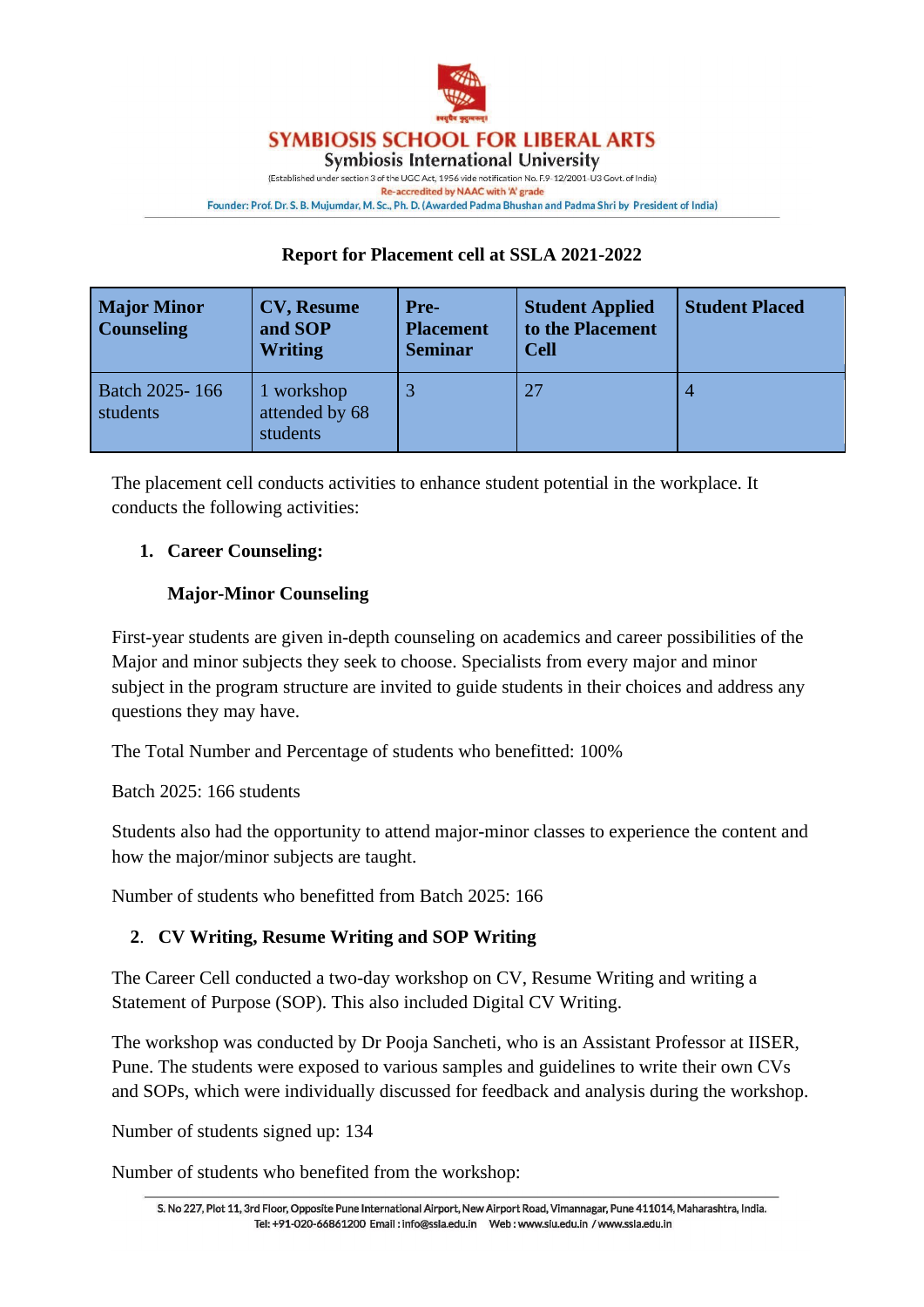

**Symbiosis International University** 

(Established under section 3 of the UGC Act, 1956 vide notification No. F.9-12/2001-U3 Govt. of India) Re-accredited by NAAC with 'A' grade Founder: Prof. Dr. S. B. Mujumdar, M. Sc., Ph. D. (Awarded Padma Bhushan and Padma Shri by President of India)

Day 1: 68

Day 2: 41

# **3. Pre-placement seminars:**

a) Max Security Pre-placement talk

[Attendance attached: 8 students

[https://docs.google.com/spreadsheets/d/1Q8vSmdkrUgdXqbRheDroWXtUUHPLe\\_Ud8u68q](https://docs.google.com/spreadsheets/d/1Q8vSmdkrUgdXqbRheDroWXtUUHPLe_Ud8u68qfW0X54/edit?usp=drivesdk) [fW0X54/edit?usp=drivesdk\]](https://docs.google.com/spreadsheets/d/1Q8vSmdkrUgdXqbRheDroWXtUUHPLe_Ud8u68qfW0X54/edit?usp=drivesdk)

b) Teach for India

[Attendance attached: 49 students [https://docs.google.com/spreadsheets/d/1](https://docs.google.com/spreadsheets/d/1-aTYX3XaIrCWGkUI_q3FU9hLVdwRT5IiTFqkYkSMl2s/edit?usp=drivesdk) [aTYX3XaIrCWGkUI\\_q3FU9hLVdwRT5IiTFqkYkSMl2s/edit?usp=drivesdk\]](https://docs.google.com/spreadsheets/d/1-aTYX3XaIrCWGkUI_q3FU9hLVdwRT5IiTFqkYkSMl2s/edit?usp=drivesdk)

c) TopHire

[Attendance attached: 13 students

[https://docs.google.com/spreadsheets/d/1r7YJkhxa21gEf3n3A6YiyEka](https://docs.google.com/spreadsheets/d/1r7YJkhxa21gEf3n3A6YiyEka-qaKganm/edit?usp=sharing&ouid=116241345207615461161&rtpof=true&sd=true)[qaKganm/edit?usp=sharing&ouid=116241345207615461161&rtpof=true&sd=true\]](https://docs.google.com/spreadsheets/d/1r7YJkhxa21gEf3n3A6YiyEka-qaKganm/edit?usp=sharing&ouid=116241345207615461161&rtpof=true&sd=true)

# **Students applied to placement cell: 13** applied (Most students opt for higher studies)

# **Companies who approached SSLA:**

- 1. Teach for India
- 2. TopHire
- 3. SSLA, PUNE <> Superset | Automate placements management | India's most adopted platform
- 4. Prosple
- 5. Unschool
- 6. iThrive
- 7. Riansh Corporates
- 8. Crossword
- 9. Gyaanspace
- 10. Blogger Bunny
- 11. The Invisible Paintbrush
- 12. Brands Jar
- 13. Skizza
- 14. Rivigo
- 15. Talerang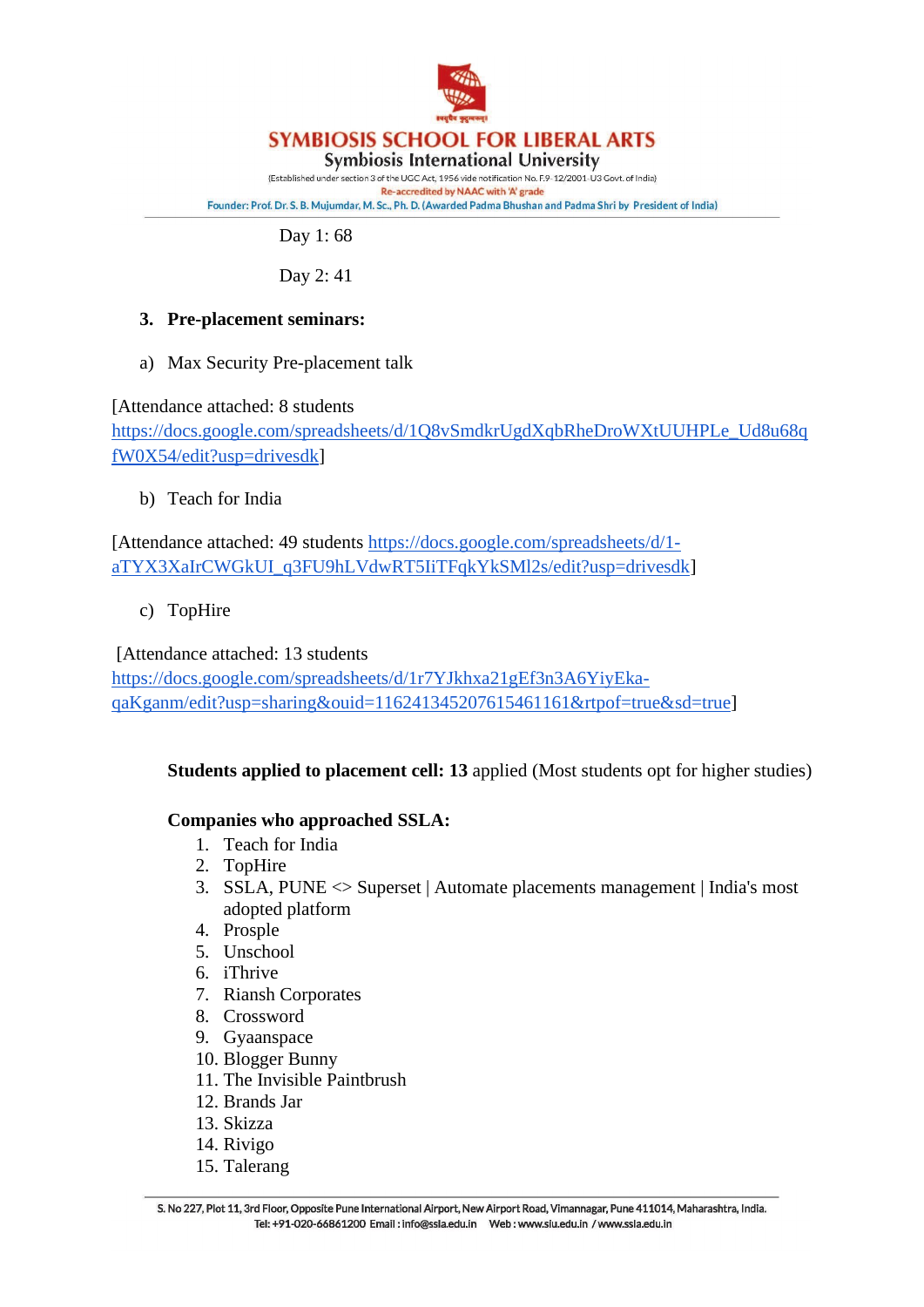

**Symbiosis International University** 

(Established under section 3 of the UGC Act, 1956 vide notification No. F.9-12/2001-U3 Govt. of India) Re-accredited by NAAC with 'A' grade Founder: Prof. Dr. S. B. Mujumdar, M. Sc., Ph. D. (Awarded Padma Bhushan and Padma Shri by President of India)

- 16. Goseeko
- 17. Buffalo Soldiers
- 18. Kingfish Group

#### **Companies Approached by SSLA:**

- 1. Rivigo
- 1. CACTUS
- 2. Acadecraft
- 3. Dviodigital
- 4. Info edge
- 5. The minimalist
- 6. Picxele developers
- 7. Authentica
- 8. Univeriety
- 9. The floating magazine
- 10. Cadence
- 11. Fitternity
- 12. Collegepond
- 13. So kranti
- 14. Ease my trip
- 15. ICICI bank
- 16. Manipal hospitals
- 17. Creatiosoft
- 18. Viber
- 19. The print
- 20. Ischoolconnect
- 21. IIDE
- 22. Voiz works
- 23. Savage & Palmer
- 24. Debug AI
- 25. Outcry entertainment
- 26. Share x academy
- 27. Creations decor
- 28. W3era
- 29. Volar media house
- 30. 21 Pentaxim
- 31. Rice media
- 32. Social samosa

S. No 227, Plot 11, 3rd Floor, Opposite Pune International Airport, New Airport Road, Vimannagar, Pune 411014, Maharashtra, India. Tel: +91-020-66861200 Email: info@ssla.edu.in Web: www.siu.edu.in / www.ssla.edu.in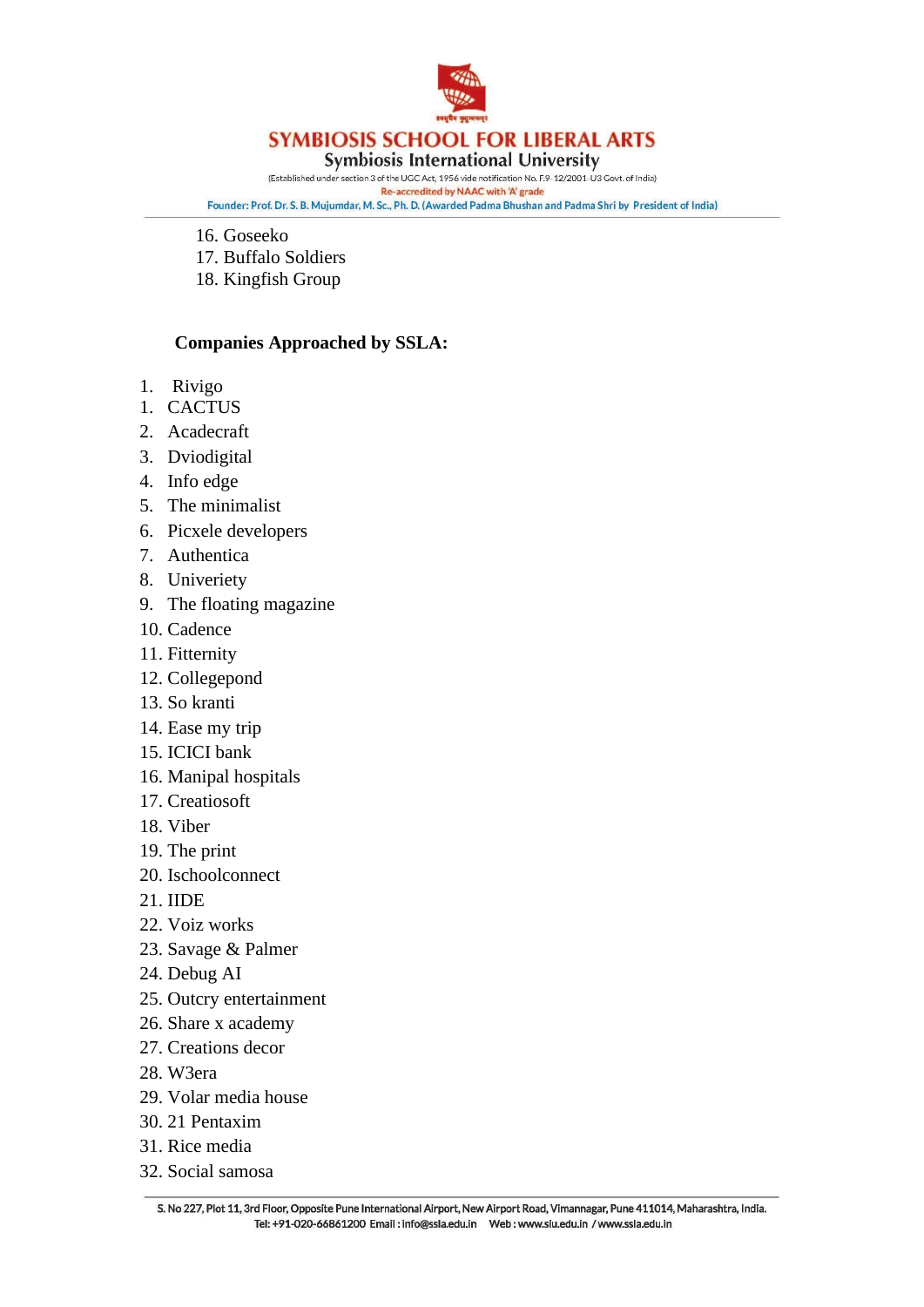

**Symbiosis International University** 

(Established under section 3 of the UGC Act, 1956 vide notification No. F.9-12/2001-U3 Govt. of India)

Re-accredited by NAAC with 'A' grade Founder: Prof. Dr. S. B. Mujumdar, M. Sc., Ph. D. (Awarded Padma Bhushan and Padma Shri by President of India)

- 33. Cape Gemini
- 34. Vantage point
- 35. Atom network
- 36. Media 43
- 37. Pop up magazine
- 38. Allure marketing group
- 39. Penguin random house
- 40. Simon and schuster
- 41. Next level 30
- 42. Digitas
- 43. Ixperience
- 44. Conde Nast
- 45. Ogilvy
- 46. Edelman
- 47. Guvi.in
- 48. Blue apple online
- 49. Mk guide legacy
- 50. Innovkraft
- 51. Skillslash
- 52. Fliar BI
- 53. Awign
- 54. Ballebaazi
- 55. Edureka
- 56. Cognixia
- 57. Edwise international
- 58. Edubridge india
- 59. Scobotic
- 60. Hexaware
- 61. Mindtree
- 62. Int infotech
- 63. Wipro
- 64. TCS
- 65. Kai group
- 66. Legacy.in
- 67. Cardinal health
- 68. Wizcraft world
- 69. Beardo
- 70. Global fusion india
- 71. Grabon

S. No 227, Plot 11, 3rd Floor, Opposite Pune International Airport, New Airport Road, Vimannagar, Pune 411014, Maharashtra, India. Tel: +91-020-66861200 Email: info@ssla.edu.in Web: www.siu.edu.in / www.ssla.edu.in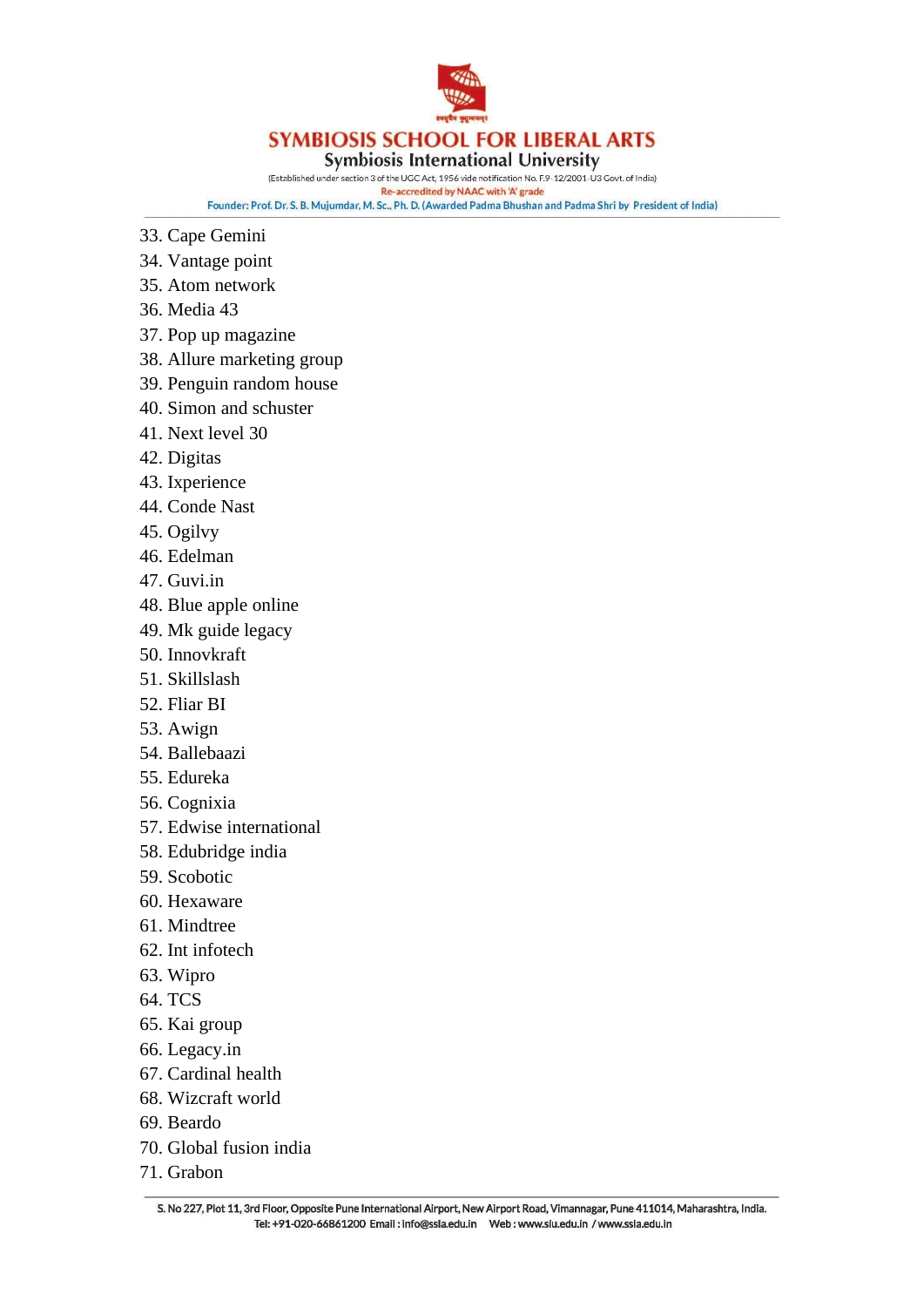

**Symbiosis International University** 

(Established under section 3 of the UGC Act, 1956 vide notification No. F.9-12/2001-U3 Govt. of India)

Re-accredited by NAAC with 'A' grade Founder: Prof. Dr. S. B. Mujumdar, M. Sc., Ph. D. (Awarded Padma Bhushan and Padma Shri by President of India)

- 72. Konfinity
- 73. Wizklub
- 74. Askiitians
- 75. Upgrad
- 76. Aptus data labs
- 77. Career potli
- 78. Coconut media box
- 79. Red dash media
- 80. Box media
- 81. Imarticus
- 82. Culture alley
- 83. Great learning
- 84. Forks labs
- 85. Eduzilla
- 86. Grofers
- 87. Social ketchup
- 88. Foxmula
- 89. Indkarta
- 90. Yangpoo
- 91. SBI
- 92. coolberg
- 93. Shuttl
- 94. Razorpay
- 95. Pariksha
- 96. Utter
- 97. June gaming
- 98. Rubix
- 99. Orion edutech
- 100. Getambee
- 101. Engineering Olympiad's
- 102. Pigeon edu
- 103. The extra edge
- 104. Finlatics
- 105. Fincrux tech
- 106. HCL
- 107. Careermantra
- 108. Edulyx
- 109. Rolo clue
- 110. Sula wines

S. No 227, Plot 11, 3rd Floor, Opposite Pune International Airport, New Airport Road, Vimannagar, Pune 411014, Maharashtra, India. Tel: +91-020-66861200 Email: info@ssla.edu.in Web: www.siu.edu.in / www.ssla.edu.in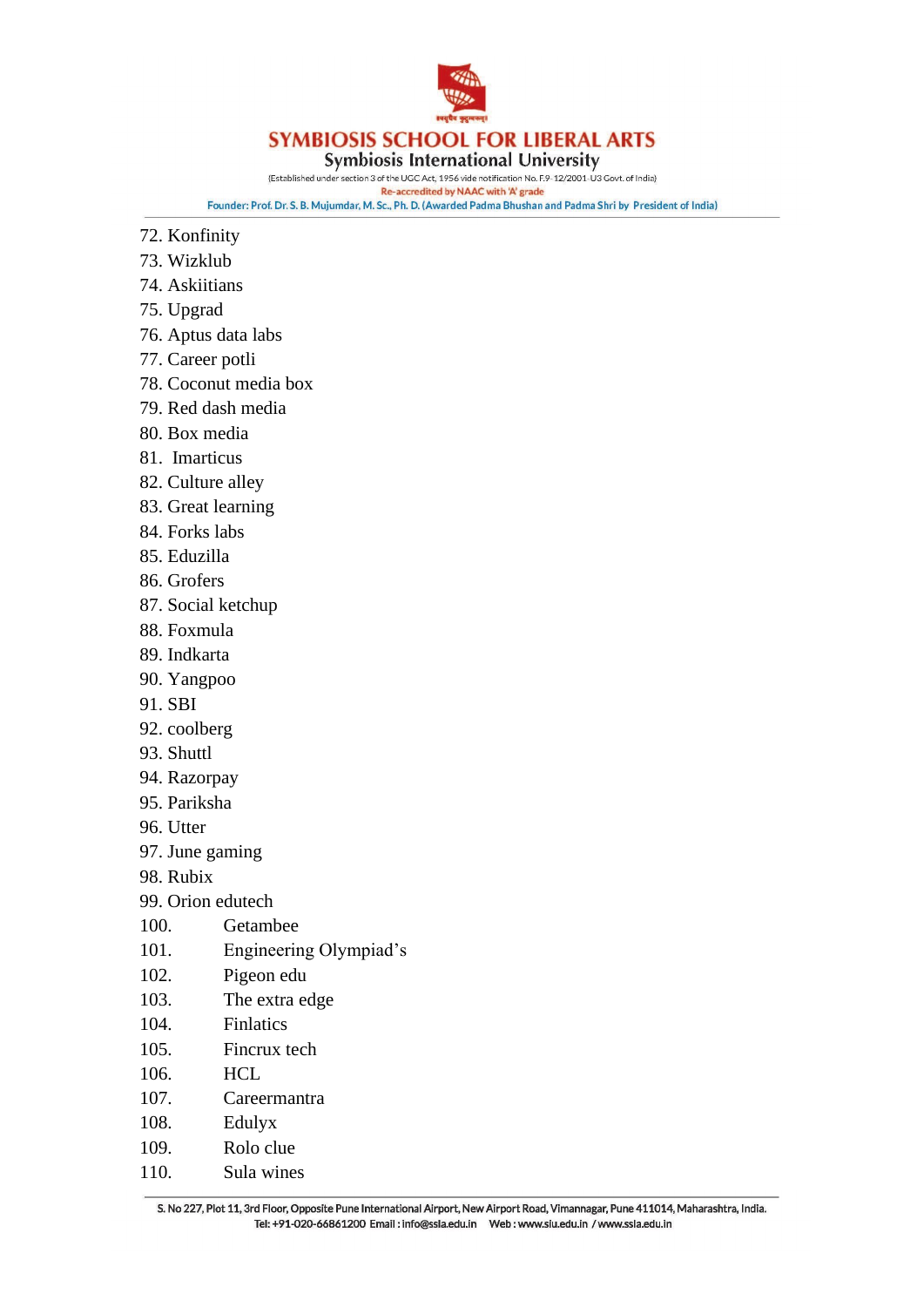

**Symbiosis International University** 

(Established under section 3 of the UGC Act, 1956 vide notification No. F.9-12/2001-U3 Govt. of India)

Re-accredited by NAAC with 'A' grade Founder: Prof. Dr. S. B. Mujumdar, M. Sc., Ph. D. (Awarded Padma Bhushan and Padma Shri by President of India)

- 111. Evolve media solutions
- 112. GS
- 113. Career guide
- 114. Manipal
- 115. String bio
- 116. Vedantu
- 117. Siemens
- 118. Cuemath
- 119. Beardo
- 120. Postmaster
- 121. Ola
- 122. Net guru
- 123. Skillshare
- 124. Textbook
- 125. Caence
- 126. Oda class
- 127. Walnut.co
- 128. Redington
- 129. Social offline
- 130. Unnati cell
- 131. Career mantra
- 132. Asmakam
- 133. Emplifyu
- 134. Plango
- 135. Prospera soft
- 136. Radical technologies
- 137. Tap soft
- 138. Small case
- 139. Prixx works
- 140. Mplus soft
- 141. Rapture works
- 142. Neurapses
- 143. Kreedon
- 144. Engineers growth ventures
- 145. Vite box
- 146. Techwitty's
- 147. Bed rest order
- 148. Odyl labs
- 149. Uptricks services

S. No 227, Plot 11, 3rd Floor, Opposite Pune International Airport, New Airport Road, Vimannagar, Pune 411014, Maharashtra, India. Tel: +91-020-66861200 Email: info@ssla.edu.in Web: www.siu.edu.in / www.ssla.edu.in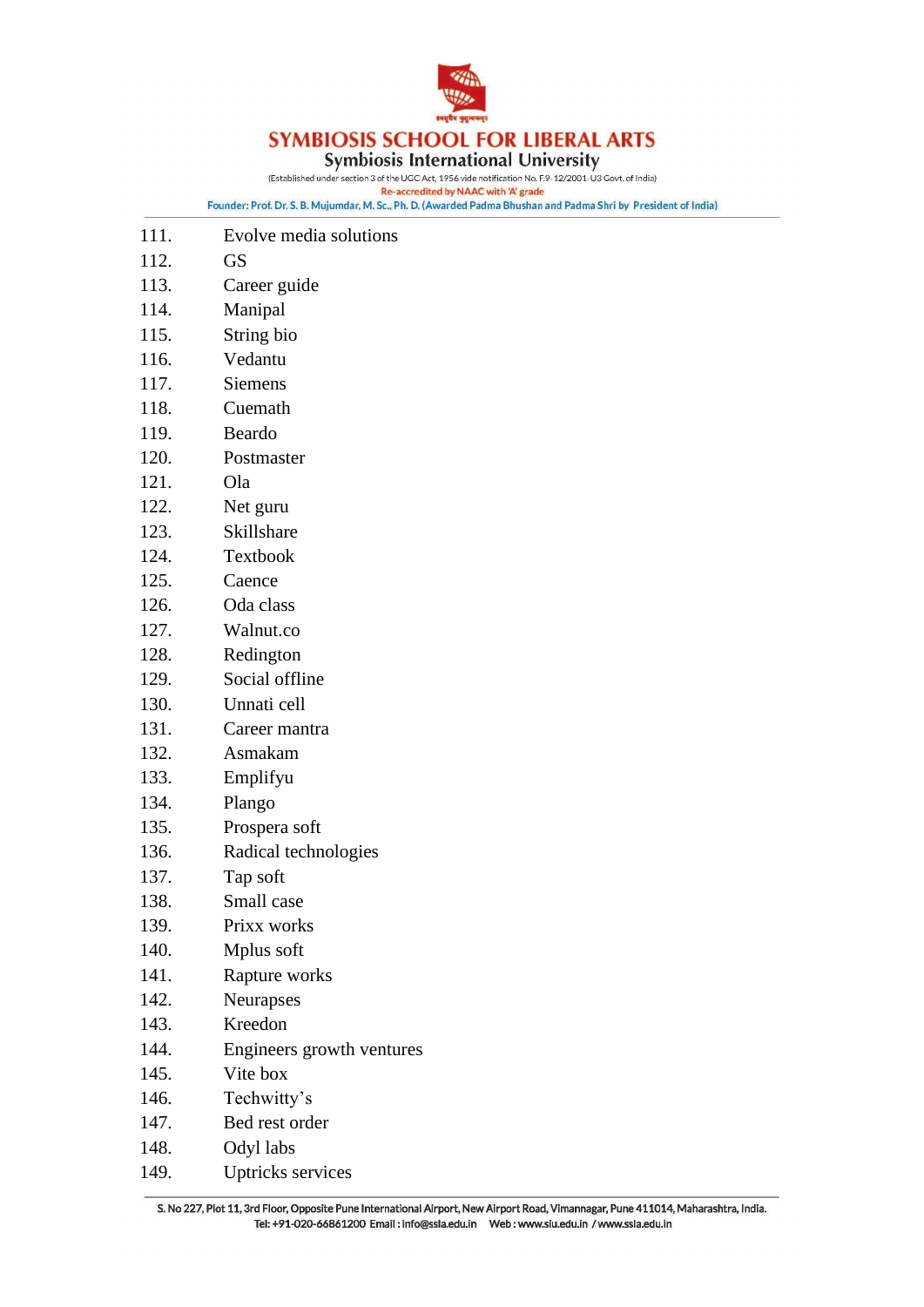

# **SYMBIOSIS SCHOOL FOR LIBERAL ARTS**<br>Symbiosis International University<br>(Established under section 3 of the UGCAct, 1956 vide notification No. F.9-12/2001-U3 Govt. of India)

Re-accredited by NAAC with 'A' grade Founder: Prof. Dr. S. B. Mujumdar, M. Sc., Ph. D. (Awarded Padma Bhushan and Padma Shri by President of India)

| 150. | Arsedevils               |
|------|--------------------------|
| 151. | Cantilever labs          |
| 152. | Blurbg                   |
| 153. | Prashanti electronic     |
| 154. | Goldman Sachs            |
| 155. | Just talk                |
| 156. | Urban clap               |
| 157. | Vogue Hong Kong          |
| 158. | Fortis healthcare        |
| 159. | India info line          |
| 160. | Airbus                   |
| 161. | The extra edge           |
| 162. | Finlatics                |
| 163. | Hypefly.co               |
| 164. | Columbia india hospitals |
| 165. | Prepopedia               |
| 166. | Godrej                   |
| 167. | Ipics                    |
| 168. | Max healthcare           |
| 169. | <b>AXS</b> Solutions     |
| 170. | <b>JMFL</b>              |
| 171. | JP Morgan                |
| 172. | <b>GE</b> Healthcare     |
| 173. | McKinsey                 |
| 174. | Grey.com                 |
| 175. | Argon and co             |
| 176. | Avalon                   |
| 177. | Bajaj Allianz            |
| 178. | Indigo                   |
| 179. | <b>CPPR</b>              |
| 180. | Boeing                   |
| 181. | Alo learning             |
| 182. | Edelweiss                |
| 183. | Brave bison              |
| 184. | Mahindra                 |
| 185. | Marico                   |
| 186. | <b>HDFC</b> Bank         |
| 187. | Bewakoof                 |
| 188. | Tata                     |

S. No 227, Plot 11, 3rd Floor, Opposite Pune International Airport, New Airport Road, Vimannagar, Pune 411014, Maharashtra, India. Tel: +91-020-66861200 Email : info@ssla.edu.in Web : www.siu.edu.in / www.ssla.edu.in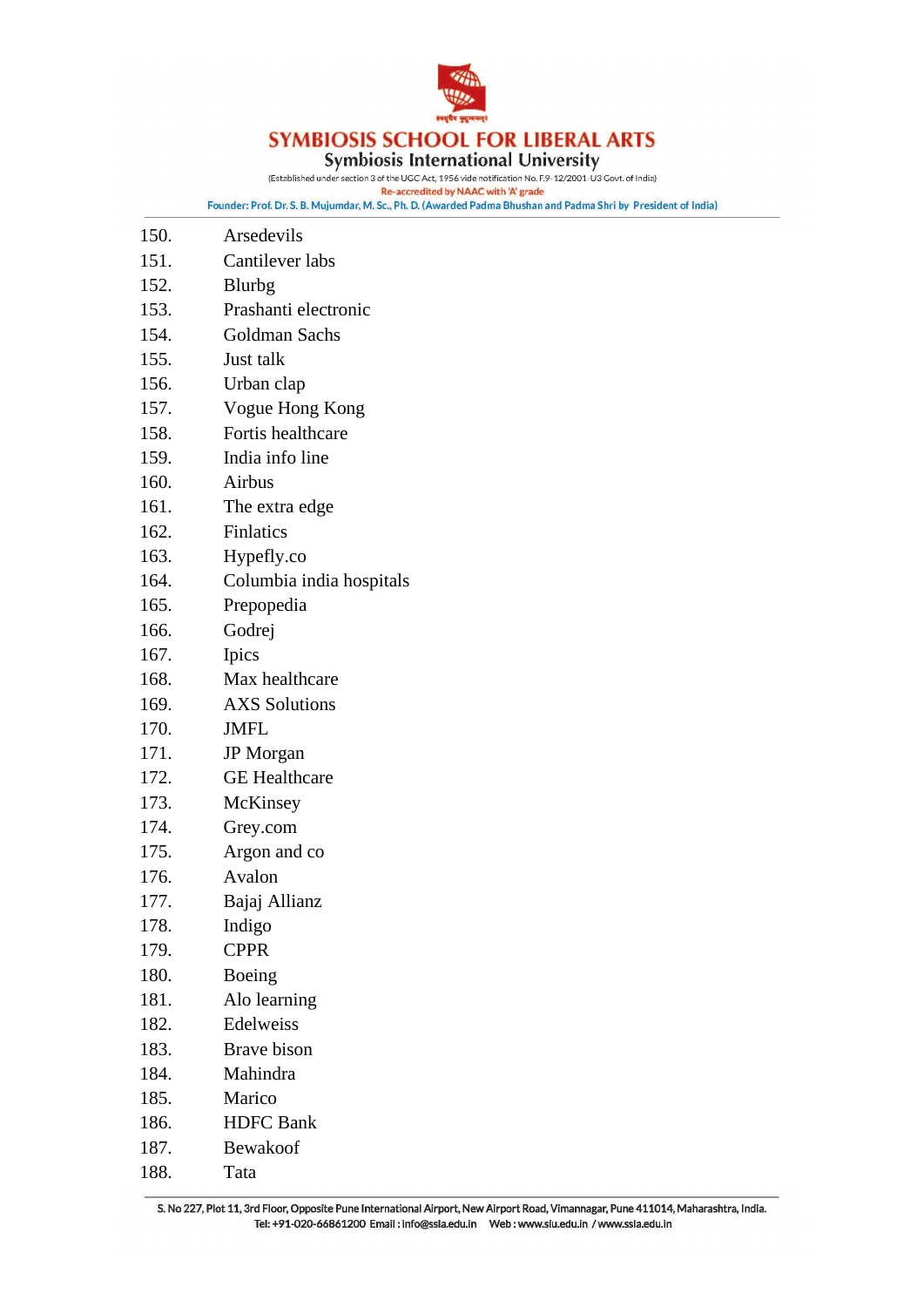

**Symbiosis International University** 

(Established under section 3 of the UGC Act, 1956 vide notification No. F.9-12/2001-U3 Govt. of India)

Re-accredited by NAAC with 'A' grade Founder: Prof. Dr. S. B. Mujumdar, M. Sc., Ph. D. (Awarded Padma Bhushan and Padma Shri by President of India)

| 189. | Bajaj finserv                |
|------|------------------------------|
| 190. | Content ninja                |
| 191. | Eatigo                       |
| 192. | Tot smart education          |
| 193. | The education tree           |
| 194. | Walk of life mentor services |
| 195. | <b>Bynaric</b>               |
| 196. | The Invisible Paintbrush     |
| 197. | Leadership for Equity        |
| 198. | Leo Burnett                  |
| 199. | Schbang                      |
| 200. | The Quint                    |
| 201. | <b>Bombay Media</b>          |
| 202. | Authentica                   |
| 203. | The Print                    |
| 204. | <b>Weber Shandwick</b>       |
| 205. | Rebel Foods                  |
| 206. | Aromatan                     |
| 207. | Glints                       |
| 208. | The Big Red Group            |
|      |                              |

# **4. Placement**

# **Interviews conducted -**

- 1. Tophire
- 2. Monk Prayogshala
- 3. Turian Labs
- 4. The Invisible Paintbrush
- 5. Leadership for Equity
- 6. iThrive
- 7. Amura Marketing

# **Students Placed:**

- 1. Radhika Joshi:TopHire with an annual CTC of INR 550,000
- 2. Aishwarya Aher: TopHire with an annual CTC of INR 550,000
- 3. Eva Banerjee: Turian Labs with an annual CTC of INR 6 LPA for 6 months probation period and then it will be INR 8 LPA
- 4. Naushi Mathur: The Invisible Paintbrush with an annual CTC of 400,000